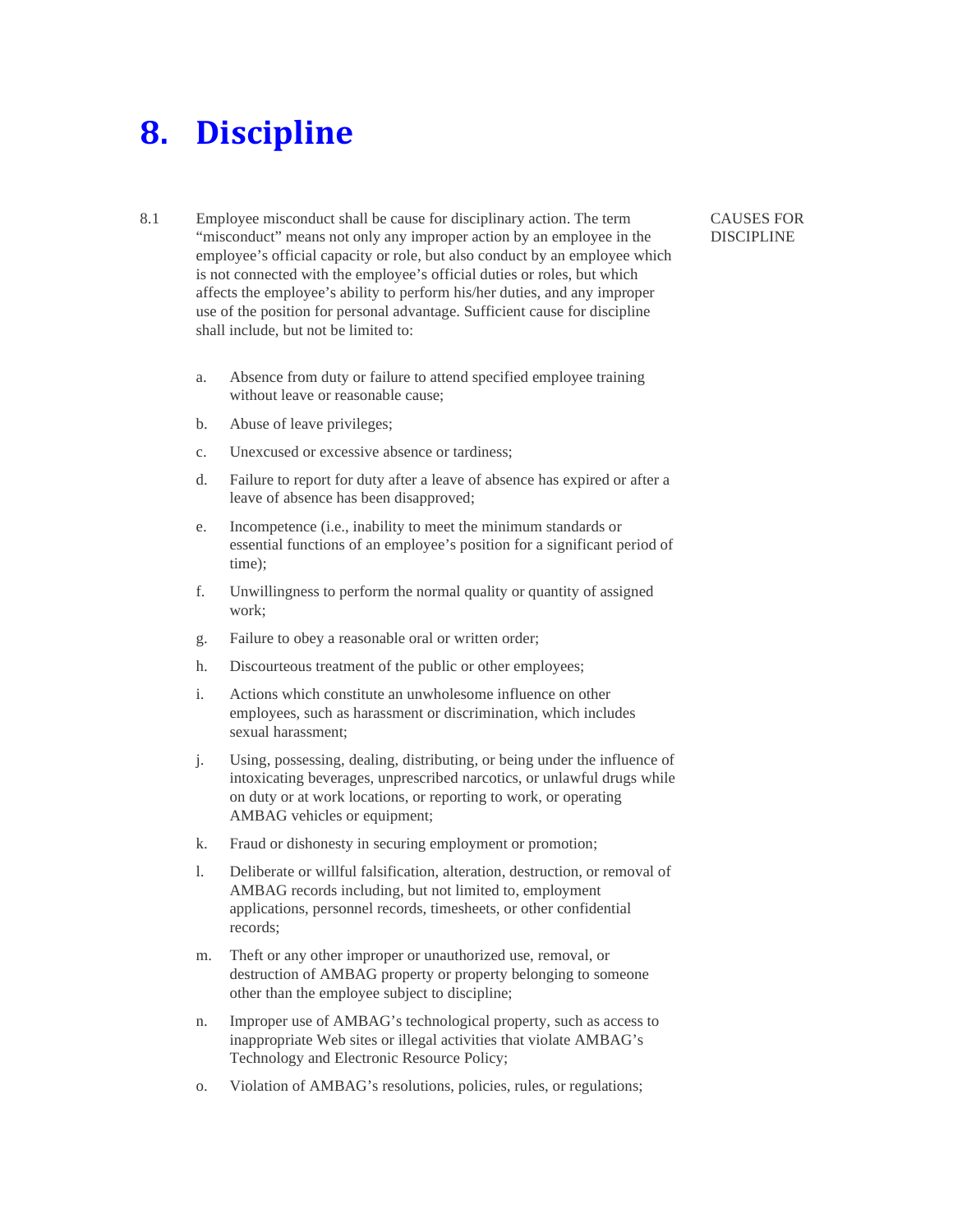- p. Conviction of a felony or conviction of a misdemeanor involving moral turpitude;
- q. Dishonesty involving employment;
- r. Bringing or possessing a weapon, such as an explosive, firearm, or a knife, that is of no reasonable use to an employee on AMBAG's property;
- s. Acceptance, from any source other than AMBAG, of one or more gifts from a particular person or agency (with an aggregate value in excess of \$50 annually), or other form of remuneration (except jury duty pay), in addition to regular compensation to an employee for the performance of his/her official duties. Honorariums or other payments received by a AMBAG employee for speaking engagements while acting in his/her official capacity as a AMBAG employee must be remitted to AMBAG;
- t. Outside employment or endeavor, paid or unpaid, not specifically authorized by the Executive Director;
- u. Any willful act or conduct, either during or outside of duty hours, which is of such a nature that it causes discredit to AMBAG;
- v. Violation of any federal, state, or local law directly impacting the employee's fitness for employment;
- w. Poor attitude or conduct that disrupts the working environment at AMBAG by causing disruption in workflow, distress to another person, or disharmony among co-workers;
- x. Unauthorized disclosure of confidential or trade secret records or information to third parties, including but not limited to personal social security numbers, medical records, and records relating to a lawsuit, investigation, procurement negotiation, or release of any other records as may be prohibited.
- y. Failure to pay debts owed to AMBAG in a timely manner;
- z. Failure to pass an employment-related background check, screening, or verification;
- aa. Loss of legal authorization to work in the United States.
- bb. Working overtime or compensatory time without pre-approval from the employee's supervisor.